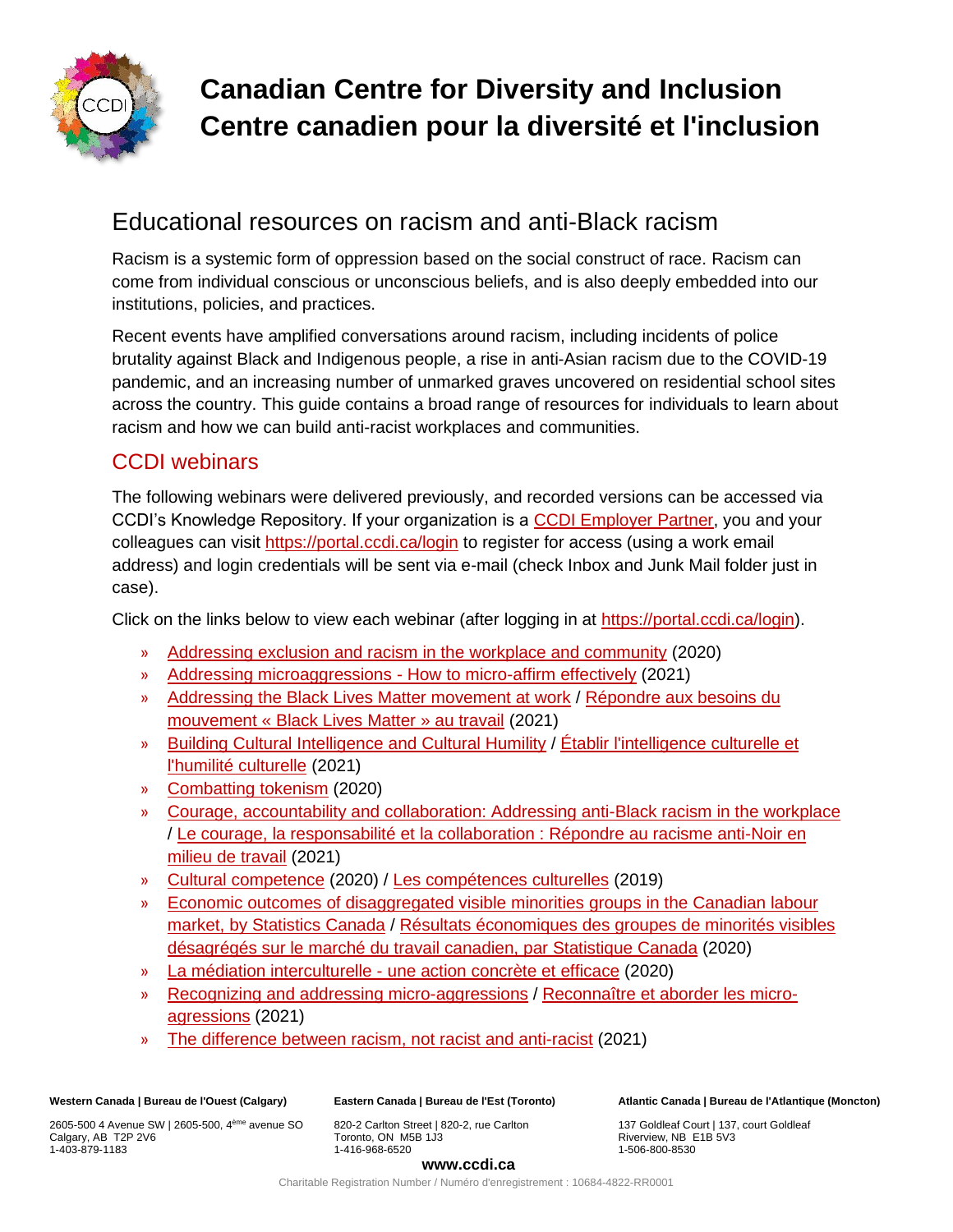

» [The intersection of race, mental health and stigma in the age of COVID-19](https://portal.ccdi.ca/kbarticle/1537-CCDI-Webinar-The-intersection-of-race-mental-heal) (2020)

View a [schedule and descriptions of our upcoming webinars here](https://www.ccdi.ca/event-calendar/?category=Webinars) to be delivered live (recorded versions will be accessible via CCDI's Knowledge Repository shortly thereafter). If your organization is a CCDI Employer Partner, you and your colleagues can register and attend for free. If your organization is not currently a CCDI Employer Partner and you are interested in joining, you [can learn more about partnership and submit an inquiry here.](https://ccdi.ca/employer-partner-information/)

## CCDI solutions

- » Guide: [A brief history of race relations in Canada](https://ccdi.ca/media/2342/20200804-toolkit-a-brief-history-of-race-relations-in-canada.pdf) / [Un bref historique des relations](https://www.ccdi.ca/media/2341/20200821-trousse-un-bref-historique-des-relations-raciales-au-canada.pdf)  [raciales au Canada](https://www.ccdi.ca/media/2341/20200821-trousse-un-bref-historique-des-relations-raciales-au-canada.pdf)
- » Guide: [Creating a safe space for dialogue on antiracism](https://ccdi.ca/media/2316/20200819-ccdi-inclusive-workplace-guide-creating-a-safe-space-for-dialogue-on-antiracism-final.pdf) / [Créer un espace sécuritaire](https://www.ccdi.ca/media/2317/20200819-ccdi-guide-pour-un-milieu-de-travail-inclusif-cr%C3%A9er-un-espace-s%C3%A9curitaire-pour-le-dialogue-sur-l-anti-racisme-final.pdf)  [pour le dialogue sur l'anti-racisme](https://www.ccdi.ca/media/2317/20200819-ccdi-guide-pour-un-milieu-de-travail-inclusif-cr%C3%A9er-un-espace-s%C3%A9curitaire-pour-le-dialogue-sur-l-anti-racisme-final.pdf)
- » Guide: [Leading inclusively to stop racism in the workplace](https://ccdi.ca/media/2298/20200723-ccdi-inclusive-leadership-guide-antiracism-final.pdf) / [Diriger de manière inclusive](https://www.ccdi.ca/media/2297/20200804-ccdi-guide-de-leadership-inclusif-antiracisme-fr-final.pdf)  [pour mettre fin au racisme en milieu de travail](https://www.ccdi.ca/media/2297/20200804-ccdi-guide-de-leadership-inclusif-antiracisme-fr-final.pdf)
- » Toolkit: [Navigating race in Canadian workplaces](https://can01.safelinks.protection.outlook.com/?url=https%3A%2F%2Fccdi.ca%2Fmedia%2F1849%2F20180731-toolkit-navigating-race-in-canadian-workplaces.pdf&data=02%7C01%7Cnyla.camille%40ccdi.ca%7Cbbb988ffe30b4d70df8d08d807466346%7C27720c551b05470eb90f8fb033a01c9c%7C0%7C0%7C637267346176853061&sdata=YPBJuCDYzVIA1tsnk6woIPcAwR9Zq%2F4I9Z2RnIvfbt0%3D&reserved=0)
- » Toolkit: [Sustaining the Black Lives Matter movement in the workplace](https://ccdi.ca/media/2957/20210805-ccdi-blm-toolkit-final.pdf) / [Soutenir le](https://www.ccdi.ca/media/2958/20210805-trousse-blm-du-ccdi-final.pdf)  [mouvement Black Lives Matter en milieu de travail](https://www.ccdi.ca/media/2958/20210805-trousse-blm-du-ccdi-final.pdf)

## Other resources

Articles, reports, and tools

- » [Anti-Black Racism Social Action Cards](https://can01.safelinks.protection.outlook.com/?url=https%3A%2F%2Fwww.centennialcollege.ca%2Fcentres-institutes%2Fcentre-for-global-citizenship-education-and-inclusion%2Fsocial-action-cards%2Fanti-black-racism%2F&data=02%7C01%7Cnyla.camille%40ccdi.ca%7Cbbb988ffe30b4d70df8d08d807466346%7C27720c551b05470eb90f8fb033a01c9c%7C0%7C0%7C637267346176853061&sdata=tIkAYtsFBWeEzKTFhRbKVyRzep3O7hf%2BQomd6w9AoXI%3D&reserved=0) from Centennial College and City of Toronto
- » [Black in Canada: Acknowledging our past, owning our present, and changing our future](https://www2.deloitte.com/ca/en/pages/about-deloitte/articles/black-in-canada-acknowledging-our-past.html) / [Les Noirs au Canada : Reconnaître notre passé, assumer notre présent et changer](https://www2.deloitte.com/ca/fr/pages/apropos-deloitte/articles/noir-au-canada-reconnaissant-notre-passe.html)  [notre avenir](https://www2.deloitte.com/ca/fr/pages/apropos-deloitte/articles/noir-au-canada-reconnaissant-notre-passe.html) from Deloitte (2021)
- » [It's time for employers to address societal racism](https://can01.safelinks.protection.outlook.com/?url=https%3A%2F%2Fwww.talentcanada.ca%2Fits-time-for-employers-to-address-societal-racism%2F&data=02%7C01%7Cnyla.camille%40ccdi.ca%7Cbbb988ffe30b4d70df8d08d807466346%7C27720c551b05470eb90f8fb033a01c9c%7C0%7C0%7C637267346176843067&sdata=JQTtLZJADZaXg%2BrK8IyfH52DgwzI%2BWXAtqUV8h%2B%2BXAw%3D&reserved=0) from Michael Bach, CCDI's Founder (Talent Canada, June 2, 2020)
- » [La réalité omniprésente du racisme anti-Noirs au Canada](https://www.bcg.com/fr-ca/publications/2020/reality-of-anti-black-racism-in-canada) from BCG
- » [Lutter contre le racisme au travail en trois étapes](https://quatre95.urbania.ca/article/lutter-contre-le-racisme-au-travail-en-trois-etapes) from Sonia Kwemi (Quatre95, July 8, 2020)
- » [To overcome racism, we must raise our voices](https://www.theglobeandmail.com/opinion/article-masai-ujiri-to-overcome-racism-we-need-to-be-more-than-merely-good/?cmpid=rss&utm_source=dlvr.it&utm_medium=twitter) from Masai Ujiri (Globe and Mail, May 31, 2020)

### Books

- » Exclure au nom de la race (FR Michel Prum, dir.)
- » How to be An Anti-Racist (Ibram X. Kendi)
- » How to Pronounce Knife (Souvankham Thammavongsa)
- » I've Been Meaning to Tell You: A Letter to My Daughter (David Chariandy)
- » La peau de l'autre (FR Michel Prum, dir.)
- » Le livre noir du Canada anglais (FR Normand Lester)
- » Nous et les autres Des préjugés au racisme (FR - collectif)
- » Policing Black Lives: State Violence in Canada from Slavery to the Present / NoirEs sous surveillance : Esclavage, répression et violence au Canada (Robyn Maynard)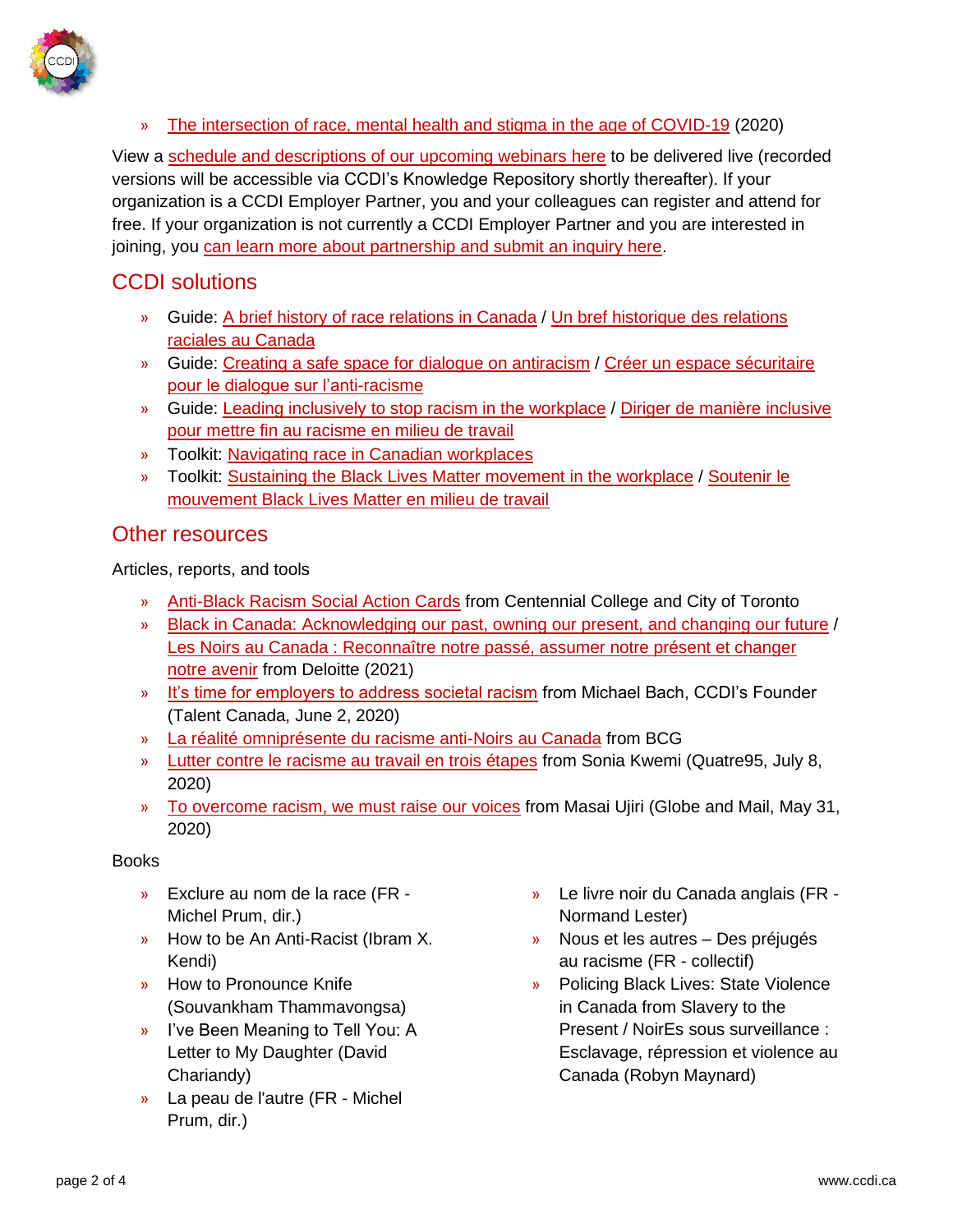

- » Racisme anti-Noirs : Entre méconnaissance et mépris (FR - Mireille-Tsheusi Rob)
- » Shame on Me: An Anatomy of Race and Belonging (Tessa McWatt)
- » So You Want to Talk About Race (Ijeoma Oluo)
- » The Skin We're In (Desmond Cole)
- » Until We are Free: Reflections on Black Lives Matter in Canada (ed. Rodney Diverlus, Sandy Hudson, Syrus Marcus Ware)
- » White Fragility (Robin DiAngelo)
- » Word Problems (Ian Williams)

*CCDI encourages you to check with your local bookstore or municipal library for availability of these publications.*

### Film and television

*Please note: There may be a cost related to watching this content and CCDI is not responsible for those costs.*

- » [13th](https://www.netflix.com/ca/title/80091741) (Netflix)
- » [American Son](https://www.netflix.com/ca/title/81024100) (Netflix)
- » [Black Cop](https://www.cbc.ca/films/more/black-cop) (CBC)
- » [Dear White People](https://www.netflix.com/ca/title/80095698) (Netflix)
- » [If Beale Street Could Talk](https://www.netflix.com/ca/title/81019839?source=35) (Netflix)
- » [King in the Wilderness](https://www.crave.ca/en/movies/king-in-the-wilderness) (Crave/HBO)
- » [Les Manèges humains](https://vimeo.com/ondemand/lesmanegeshumains) (FR Vimeo)
- » [Long Road to Justice -](https://www.youtube.com/watch?v=yI00i9BtsQ8&feature=youtu.be) The Viola [Desmond Story](https://www.youtube.com/watch?v=yI00i9BtsQ8&feature=youtu.be) (YouTube)
- » [Mr. Jane and Finch](https://gem.cbc.ca/media/cbc-docs-pov/s02e13) (CBC Gem)
- » [Ninth Floor](https://www.youtube.com/watch?v=iRNnTMIUe2A) (YouTube)
- » [Scratch](https://vimeo.com/ondemand/scratch) (Vimeo)
- » [See You Yesterday](https://www.netflix.com/ca/title/80216758) (Netflix)
- » [Star](https://vimeo.com/202556158) (Vimeo)
- » [The Book of Negroes](https://gem.cbc.ca/season/the-book-of-negroes/season-1/60c7dae4-ef54-4a90-bd34-1c75e2727c37) (CBC Gem)
- » [The Drop In](https://vimeo.com/230306045) (Vimeo)

### Podcasts

- » [About Race](https://www.aboutracepodcast.com/)
- » [Black Tea](https://frequencypodcastnetwork.com/podcasts/black-tea/)
- » [Born And Raised](https://podcasts.apple.com/ca/podcast/born-and-raised/id1441577595)
- » [Briser le code : Entrevue autour des](https://ici.radio-canada.ca/premiere/emissions/penelope/segments/panel/152750/briser-le-code-racisme-immigrants)  [enjeux liés au racisme](https://ici.radio-canada.ca/premiere/emissions/penelope/segments/panel/152750/briser-le-code-racisme-immigrants) (FR)
- » [Change Everything](https://theleap.org/change-everything/)
- » [Code Switch](https://www.npr.org/podcasts/510312/codeswitch)
- » [Colour Code](https://podcasts.apple.com/ca/podcast/colour-code/id1143156370)
- » [Everyday Conversations on Race for](https://raceconvo.com/)  [Everyday People](https://raceconvo.com/)
- » [Kiffe ta Race](https://www.binge.audio/podcast/kiffetarace) (FR)
- » [Miroir miroir](https://www.binge.audio/category/miroirmiroir/) (FR)
- » [Nous et les autres](http://nousetlesautres.museedelhomme.fr/fr/dossiers/podcast-nous-autres) (FR)
- » [Pod for the Cause](https://civilrights.org/podforthecause/)
- » [The Hate U Give](https://www.amazon.com/Hate-Give-George-Tillman-Jr/dp/B07J1GNNN1) (Amazon Prime)
- » [We Are the Roots: Black Settlers](https://player.vimeo.com/video/257364347?title=0&portrait=0&badge=0)  [and their Experiences of](https://player.vimeo.com/video/257364347?title=0&portrait=0&badge=0)  [Discrimination on the Canadian](https://player.vimeo.com/video/257364347?title=0&portrait=0&badge=0)  [Prairies](https://player.vimeo.com/video/257364347?title=0&portrait=0&badge=0) (Vimeo)
- » [When They See Us](https://www.netflix.com/ca/title/80200549) (Netflix)
- » [Black Communities in Canada: A](https://www.nfb.ca/playlist/nfb_celebrates_black_history_month/)  [Rich History](https://www.nfb.ca/playlist/nfb_celebrates_black_history_month/) / [Communautés noires](https://www.onf.ca/chaines/communautes-noires-canada/) [du Canada](https://www.onf.ca/chaines/communautes-noires-canada/) (National Film Board Collection)
- » [Work for All](https://www.nfb.ca/playlist/work-for-all/) / [La tête de l'emploi](https://www.onf.ca/selection/la-tete-de-lemploi/) (National Film Board Collection)
- » [Anti-Racism Films](https://www.nfb.ca/playlist/anti-racism-films/) / [Films contre le](https://www.onf.ca/selection/films-contre-le-racisme/)  [racisme](https://www.onf.ca/selection/films-contre-le-racisme/) (National Film Board Collection)
- » [Podcasts contre le racisme](https://www.django.fm/2020/03/28/semaine-dactions-contre-racisme-podcast/) (FR)
- » [Sandy and Nora Talk Politics](https://sandyandnora.com/)
- » [Seat at the Table](https://www.cbc.ca/listen/cbc-podcasts/160-seat-at-the-table)
- » [Secret Life of Canada](https://www.cbc.ca/listen/cbc-podcasts/203-the-secret-life-of-canada?cmp=DM_SEM_Listen_Titles)
- » [Sleepover with Sook-Yin Lee](https://www.cbc.ca/radio/sleepover)
- » [Speaking of Racism](https://podcasts.apple.com/ca/podcast/speaking-of-racism/id1448794346)
- » [Still Processing](https://www.nytimes.com/column/still-processing-podcast)
- » [Talking to White Kids About Race](https://safespaceradio.com/talking-to-white-kids-about-race-racism/)  [and Racism](https://safespaceradio.com/talking-to-white-kids-about-race-racism/)
- » [The Diversity Gap](https://www.thediversitygap.com/)
- » [This is not a Drake Podcast](https://www.cbc.ca/listen/cbc-podcasts/423-this-is-not-a-drake-podcast)
- » [Yo, Is This Racist?](https://www.earwolf.com/show/yo-is-this-racist/)